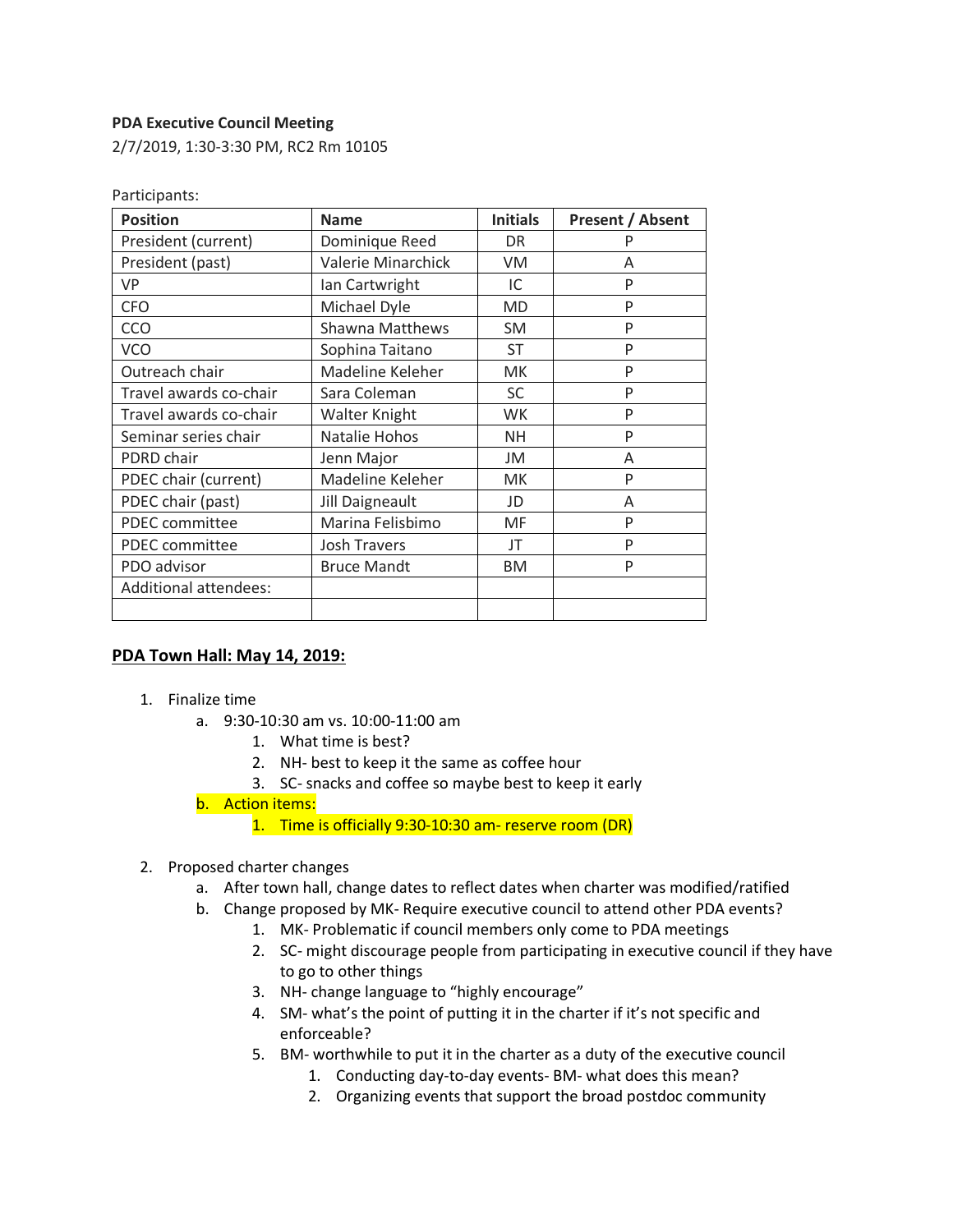- 3. NH- didn't know that helping with NPAW was part of Seminar Series chair position
- 6. MD- what's the point of this? To remove people who aren't participating in things?
	- 1. MK- yes maybe, but also to help future executive councils where members aren't participating as much as necessary
	- 2. BM- informed consent- maybe say supporting broad postdoc community events
- c. Move elections to July
- d. Voting process
	- 1. DR- Hannah Hathaway wanted to have an online voting option for electing executive council officers
	- 2. IC- the nice thing about making people to apply at the actual meeting is that it selects for people who actually want to be involved
		- 1. IC- need to make sure that you have candidates who are actually interested and qualified (some positions have requirements)
		- 2. Can put it in but don't necessarily need to implement at this point
	- 3. BM- NPA does online elections and posts bios of executive council members and why they want the position, not fair to limit participation to those who show up at the meeting bc of other time commitments
	- 4. MK- can request absentee ballot if unable to attend?
	- 5. BM- don't leave up for a long period of time (like 72h)
		- 1. Keep a log of the problems encountered and strategies to solve them bc it is a cool poster for dissemination to the postdoc community
- e. Attendance
	- 1. MK- need to quantify frequency of president meeting with BM on regular interval?
	- 2. BM- it's on an as-needed basis; as long as the faculty advisor is the CDO director, shouldn't need to put a number on it
- f. Review duties of executive board
	- 1. President
		- 1. Attends postdoc orientation- DR is working on getting a packet together to give out to new postdocs (includes schedule of ongoing PDA events)
		- 2. Supposed to monitor email communications but everyone kind of shares this responsibility
		- 3. MK- Question about email etiquette- email client automatically opens first email but it is marked as read, should mark as unread?
			- 1. DR- usually check correspondence within the PDA mailbox
		- 4. Add in requirement for president needing to be nominated by member of existing council
	- 2. VP
		- 1. DR- didn't know that meeting with other groups on campus was job of the VP
		- 2. IC- other members of the executive council are better situated to interact with groups on campus
		- 3. BM- many of the groups on campus have events at the same time so people have to choose which event to attend, so the point of the VP attending was to tap into other groups to see what they are doing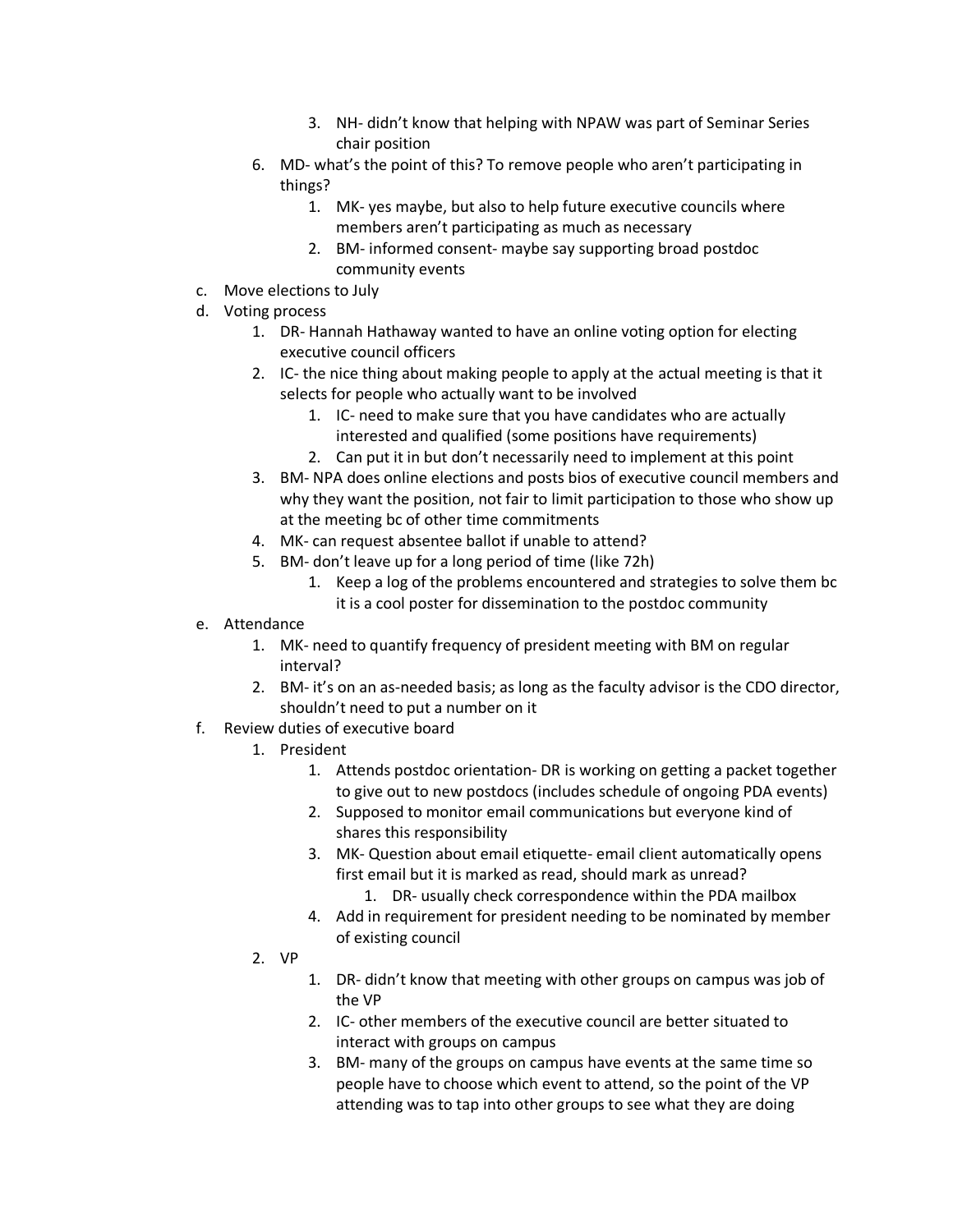- 1. The more you can coordinate with what other people are doing, the less overlap and thus choosing between events postdocs will have to do
- 3. CCO
	- 1. SM- Add in a requirement for a succession meeting where past council meets with new council to go over the charter
	- 2. DR- add in vice or co-CCO position?
	- 3. SM- prefer co-CCO as opposed to vice
	- 4. MK- add in selection of POTM?
		- 1. NH- maybe 'notification of POTM' more than selection, since selection of POTM has an established process for choosing
- 4. CFO- no changes needed
- g. Review ad hoc committees
	- 1. Diversity committee:
		- 1. DR- when to implement the committee? Full time? Just when there's a need for it?
		- 2. SC- nice to have committees that serve a purpose that come and go as there is someone passionate to lead them
		- 3. BM- how would you have an international committee that wouldn't compete with AIR?
			- 1. DR- they would be an advocate with AIR so the PDA would have a closer connection with AIR
			- 2. BM- that sounds more like an officer position as opposed to a committee (committee suggests you're building something, doing something)
			- 3. NH- if there's that many people who bring it up, should be an actual position
			- 4. WK- there's a lot of challenges faced by those from international community that domestic postdocs don't understand, could serve as a resource
			- 5. SC- 30-40% of postdocs are international
		- 4. DR- would MF be interested in being the diversity officer (or eventual diversity chair?)
		- 5. MF- passionate about the topic but wants to have a real function so need to think about what the roles and jobs would be
		- 6. SC- might increase amount of international postdocs on executive council if they get involved in diversity committee activities
	- 2. DR- other suggested committees?
		- 1. NH- leave it open?
		- 2. BM- stay away from specifying what committees are and instead form as needed and wanted
	- 3. WK- specify that you can form committees with approval of executive council? (can participate in committees if not part of executive council)
		- 1. NH- specify that additional postdocs can be pulled in (can be nominated to chair if postdoc, can participate if not postdoc)
		- 2. BM- maybe postdocs who are not on executive council can propose and chair an ad hoc committee
- h. Seminar series changes to charter: